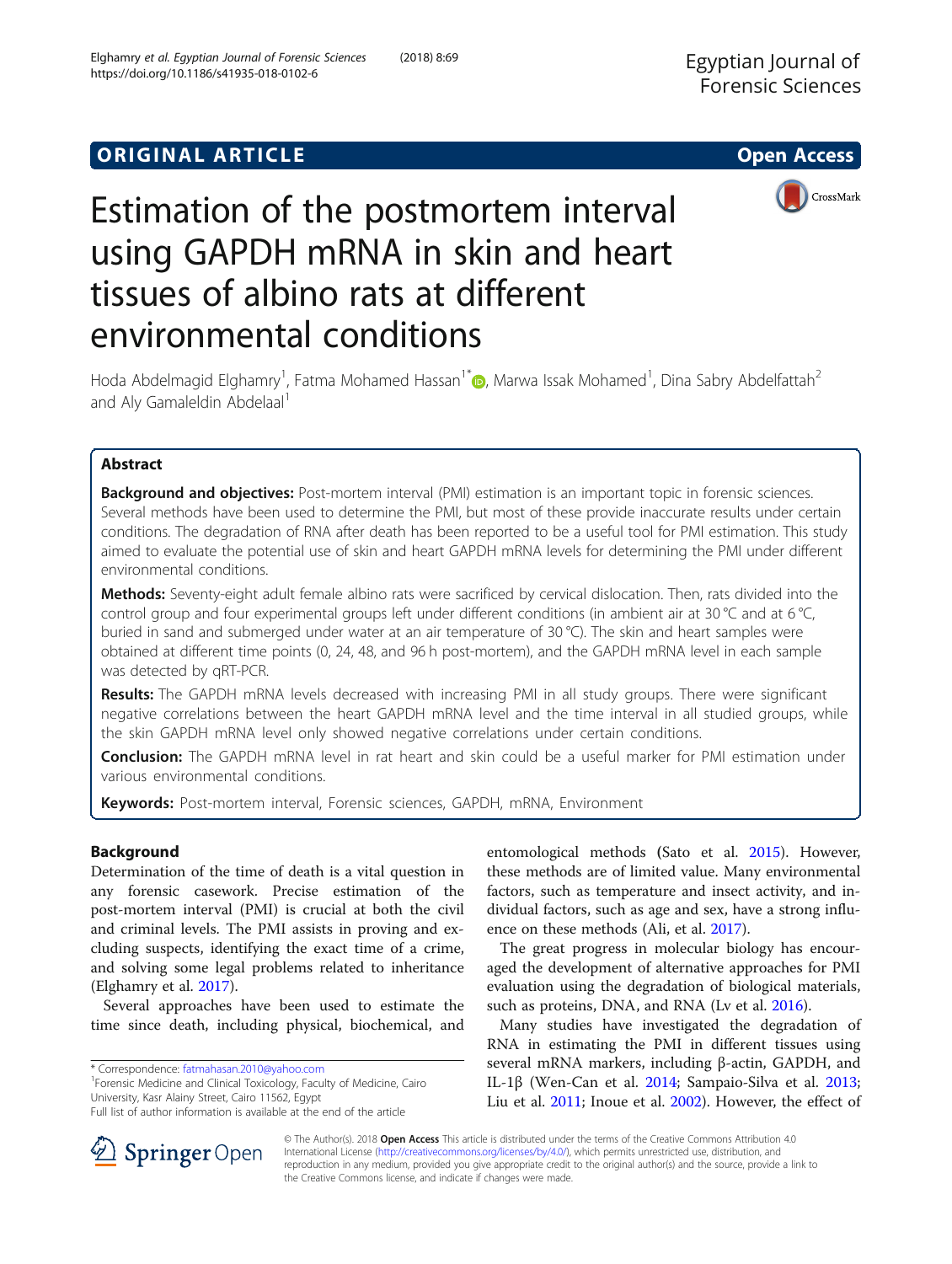different environmental conditions on the reliability of this method has not yet been explored.

This study aimed to evaluate the potential use of skin and heart GAPDH mRNA levels determined by qRT-PCR for estimating the PMI of rats exposed to different environmental conditions.

GAPDH was selected as the target marker because it is a housekeeping gene that has shown time-dependent quantitative changes with the PMI in several studies (Elghamry et al. [2017](#page-5-0); Lv et al. [2014](#page-5-0); Sampaio-Silva et al. [2013](#page-5-0); Inoue et al. [2002](#page-5-0)).

# Materials and methods

# Animal protocol

Seventy-eight adult female albino rats weighing 120– 150 g were sacrificed by cervical dislocation. Then, the rats were divided into five groups. Group 0 (the control) comprised of six rats from which the skin and heart samples were taken immediately after sacrifice (at the 0 time interval). Groups 1, 2, 3, and 4 each comprised of 18 rats. Sacrificed rats in groups 1, 2, and 3 were left in ambient air, buried in sand, or submerged underwater at an average air temperature of 30 °C, respectively, while rats in group 4 were left in a refrigerator at 6 °C. The skin and heart samples were obtained at three different time points: 24 h, 48 h, and 96 h post-mortem (six rats for each time point).

## Total RNA extraction

Total RNA was isolated using the Total RNA Extraction Kit (GF-1, cat. no. GF-TR-050, Malaysia), and then analyzed for both quantity and quality with Beckman dual spectrophotometer (USA).

### qRT-PCR

qRT-PCR assays were performed using ViPrime One Step RT-qPCR 2X SyGreen Mix (HRox, cat. no QR8602-100, Malaysia) on a StepOne Real-Time PCR Applied Biosystems detection system with version 3.1 software (StepOne™, USA). We used 5 μL of total RNA and 1 μL of both primers specific to each gene. The primer sequences for each gene are shown in Table 1. A negative control sample was included. The thermal

Table 1 Primers of target and reference genes

cycler conditions were as follows: 1 cycle of reverse transcription for 10 min at 55 °C and initial activation for 2 min at 95 °C, and 40 cycles of denaturing at 95 °C for 5 s, followed by annealing and extension at 60 °C for 1 min.

β-Actin was chosen as a reference gene because it is one of the most common housekeeping genes used for normalizing gene expression levels, and its transcription level remains relatively constant in response to experimental manipulation in most tissues (Li et al. [2010](#page-5-0)).

# Calculation of relative quantification (RQ) (relative expression)

After the RT-PCR run, the data are expressed in cycle threshold (Ct). The PCR data sheet included Ct values of the assessed gene (GAPDH) and the reference gene (β-actin). Therefore, target gene expression was assessed and related to the reference gene as follows:

$$
\Delta\ Ct_{sample}=Ct_{assessed\ gene}-Ct_{reference\ gene}\\ \Delta\ \Delta\ Ct=\Delta\ Ct_{sample}-Ct_{control\ gene}
$$

RQ was then calculated according to the following equation:

$$
RQ = 2^{-(\Delta \Delta Ct)}
$$

#### Statistical analysis

Data were coded and entered using SPSS (Statistical Package for the Social Sciences) version 22 software. Data are summarized using the mean and standard deviation. Comparisons between groups were performed using the non-parametric Kruskal-Wallis and Mann-Whitney tests (Chan, [2003a](#page-5-0)). Correlations between variables were assessed using Spearman's correlation coefficients  $(r_s)$  (Chan, [2003b\)](#page-5-0). P values equal to or less than 0.05 were considered statistically significant.

# Results

The mean relative skin and heart GAPDH mRNA levels after the different time intervals in the studied groups are shown in Figs. [1](#page-2-0) and [2](#page-2-0), respectively. The mean skin GAPDH mRNA levels after the different studied post-mortem time intervals showed statistically significant

Gene **Gene** Gene Primer sequence **Primer sequence** Gene Bank accession number GAPDH (target gene) entitled a set of the Forward primer: 5-′CACCCTGTTGCTGTAGCCATATTC-3′ NG\_028301.2 Reverse primer: 5′-GACATCAAGAAGGTGGTGAAGCAG-3′ β-actin (reference gene) Forward primer: 5′-TGTTGTCCCTGTATGCCTCT-3′ J00691 Reverse primer: 5′-TAATGTCACGCACGATTTCC-3′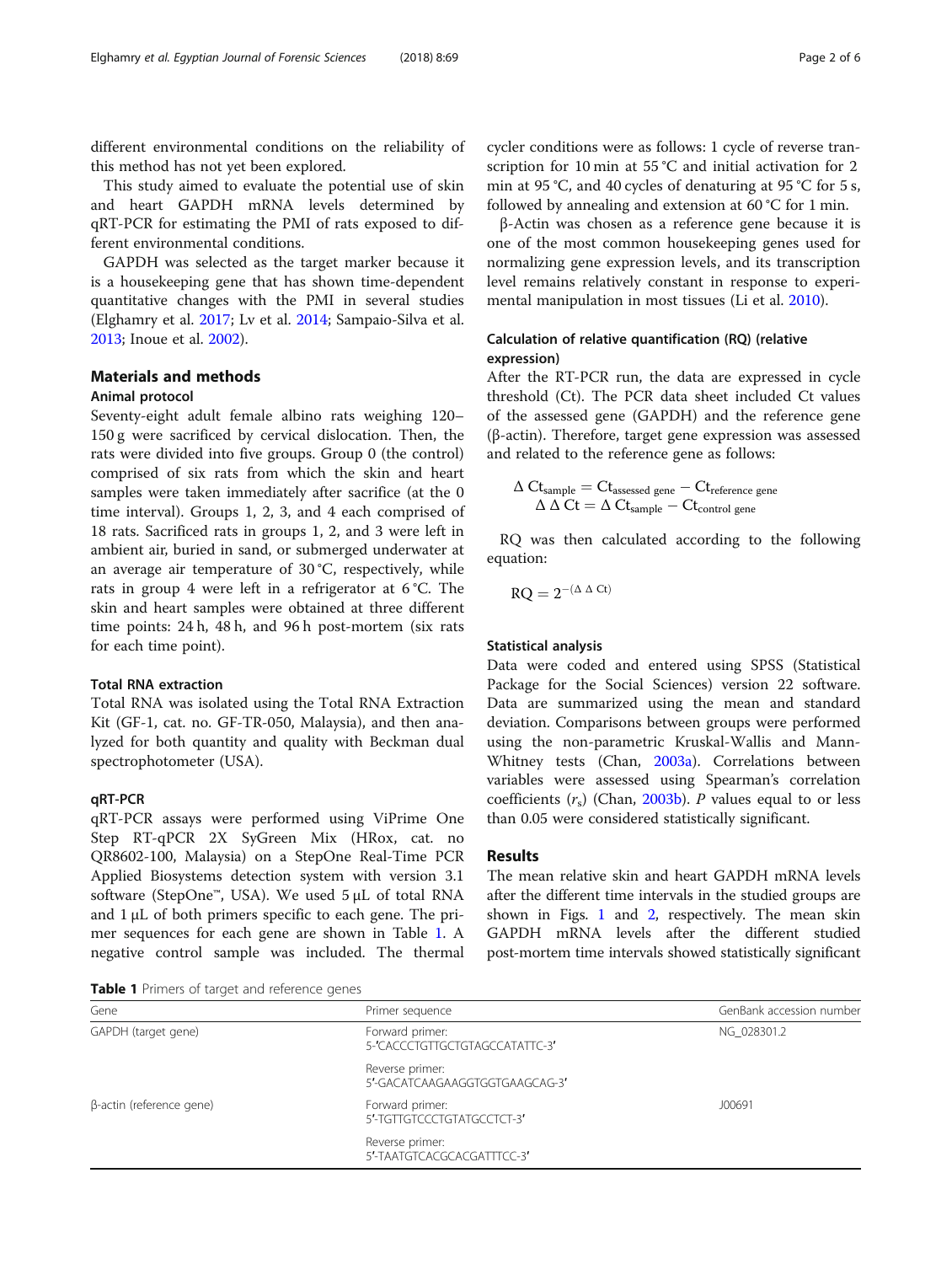<span id="page-2-0"></span>

differences in groups 1 and 3 (Table [2](#page-3-0)), while the heart GAPDH levels showed statistically significant differences in all four groups (Table [3](#page-3-0)).

Pairwise comparisons at each time point of the skin GAPDH mRNA level in groups 1 and 3, and the heart GAPDH mRNA level in all four groups show significant differences between the mean GAPDH levels in the control group (0 h) and those at 96 h in all groups. There were also differences between these levels at 24 h and those at 96 h intervals, except for the skin GAPDH level in group 1, as well as differences between the GAPDH levels in the control group and those at 48 h, except for the skin GAPDH level in group 3 and the heart GAPDH level in group 1. There were non-significant differences between the mean GAPDH levels in the control group and those at 24 h for all groups, between the levels at 24 h and 48 h, except for the heart level in group 4, and between the levels at 48 h and 96 h, except for the skin level in group 1 and the heart levels in groups 1 and 3 (Tables [4](#page-4-0) and [5\)](#page-4-0).

Correlations between the heart GAPDH mRNA levels and the time intervals were statistically significant in all four groups, and those between the skin GAPDH mRNA levels and the time intervals were significant in groups 3 and 4 (Table [6\)](#page-4-0).

# Discussion

The estimation of time since death is one of the most essential and controversial topics in forensic medicine. If accurately estimated, the PMI can solve many medicolegal mysteries (Garg and Garg, [2010\)](#page-5-0).

The post-mortem degradation of RNA is inevitable and may provide an accurate tool for PMI determination if there is a correlation between the residual amount of RNA and the elapsed time (Song et al. [2012\)](#page-5-0).

In the present study, we explored the relationship between the PMI and the mRNA level in heart and skin tissues under different environmental conditions. We tried to simulate most of the conditions under which a body might be left post-mortem, i.e., in the air, buried in

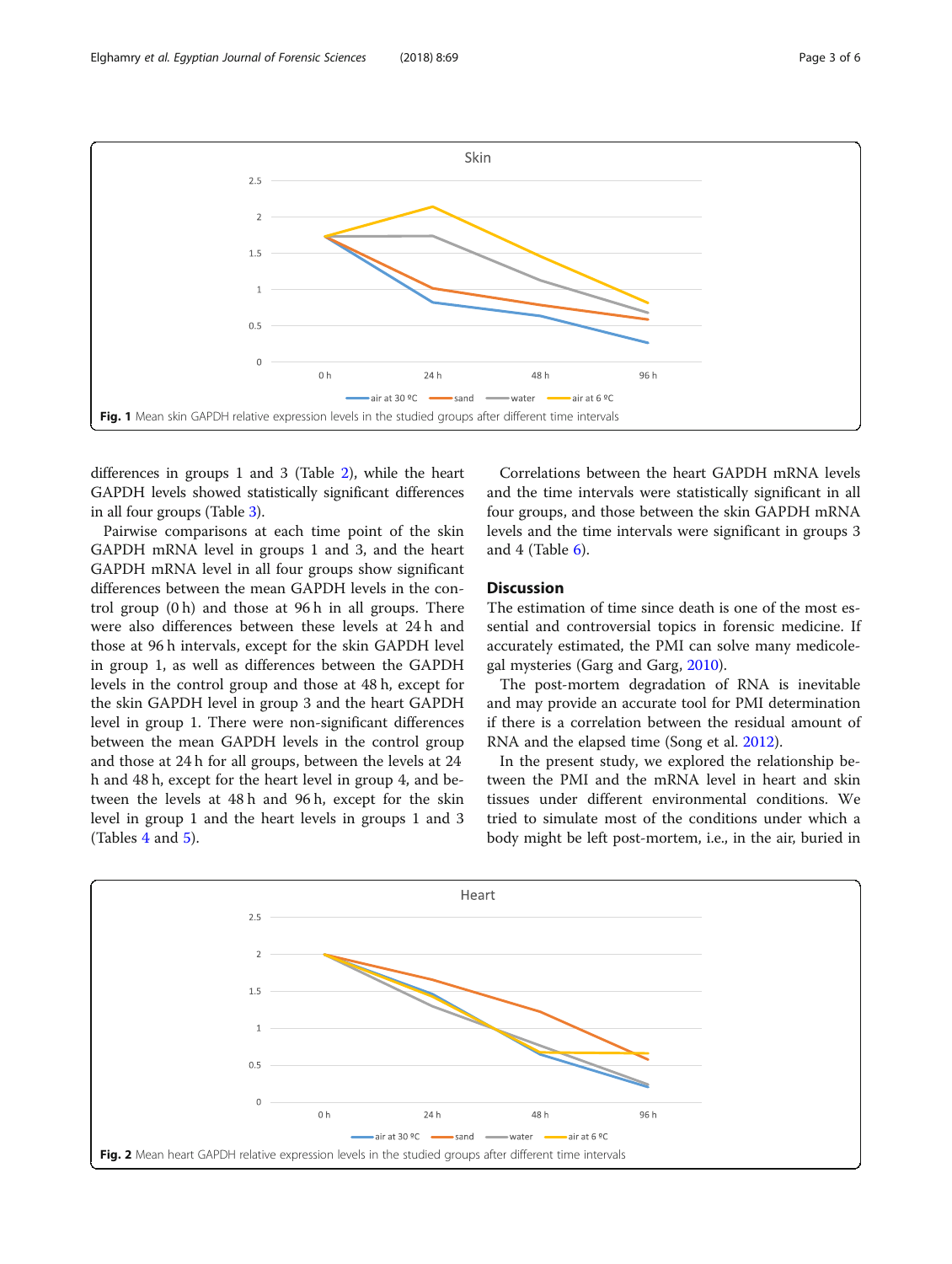<span id="page-3-0"></span>

| Table 2 Comparison of the mean skin GAPDH levels at different postmortem time points in the studied groups |  |  |
|------------------------------------------------------------------------------------------------------------|--|--|
|------------------------------------------------------------------------------------------------------------|--|--|

|                                          | Time (h)  |             |               | P           |         |
|------------------------------------------|-----------|-------------|---------------|-------------|---------|
|                                          | Zero      | 24h         | 48 h          | 96 h        | value   |
| Group 1 (air at $30^{\circ}$ C)          | 1.734     | 0.826       | 0.640         | 0.267       | $0.00*$ |
|                                          | $0 + 919$ | 0 ± 668     | $0 \pm 0.292$ | $0 \pm 134$ |         |
| Group 2 (sand at 30 °C air temperature)  | 1.734     | 1.027       | 0.797         | 0.598       | 0.06    |
|                                          | $0 + 919$ | $0 + 556$   | $0 \pm 542$   | $0 \pm 154$ |         |
| Group 3 (water at 30 °C air temperature) | 1.734     | 1.742       | 1.130         | 0.683       | $0.03*$ |
|                                          | $0 + 919$ | $0 \pm 567$ | $0 \pm 472$   | $0 + 393$   |         |
| Group 4 (air at $6^{\circ}$ C)           | 1.734     | 2.146       | 1.462         | 0.818       | 0.07    |
|                                          | 0 ± .919  | ±1.324      | $0 \pm 704$   | $0 \pm 201$ |         |

\*P value is statistically significant

sand, or submerged under water. The air medium was examined at two different temperatures: 30 °C and 6 °C.

In this study, the highest GAPDH levels relative to the control (0 h) for both organs in all study groups were observed at 24 h, while the lowest levels were observed at 96 h. At 24 h, the skin GAPDH level in group 4 was non-significantly higher than that of the control.

Similarly, a number of studies have detected the loss of mRNA transcripts with increasing PMI (Bauer et al. [2003](#page-5-0); Fontanesi et al. [2008;](#page-5-0) Birdsill et al. [2011\)](#page-5-0). This decrease in GAPDH expression is due to the degradation of RNA after death by ribonucleases present in cells and/or originating from bacteria or other environmental contamination, as well as the influence of environmental factors, such as pH, UV light, and humidity (Bauer, [2007\)](#page-5-0).

Regarding the increased expression at 24 h in the skin in group 4, Young et al. [\(2013](#page-5-0)) reported the same increase in a study of gene expression in porcine tooth pulp, and they related that increase to the relative difference in degradation rate between the target and reference genes and not due to an actual increase in mRNA quantity.

Regarding comparisons of the mean GAPDH levels after different post-mortem time intervals in the studied groups, there were statistically significant differences in the heart in the four groups and the skin in groups 1 and 3. This result is concordant with those of Partemi et al. ([2010](#page-5-0)), who reported a significant difference in the NOS3 mRNA level of cardiac samples between long (from 36 to 120 h) and short (from 0.66 to 2.7 h) PMI groups. Additionally, Ali et al. [\(2017\)](#page-5-0) observed a significant decrease in skin LCE1C mRNA expression.

Regarding pairwise comparisons of skin and heart GAPDH mRNA levels in the studied groups for each time point, we observed significant differences generally between alternating time points and not between successive time points, with the few exceptions mentioned before. Similar results were obtained by Ali et al. [2017](#page-5-0), who studied LCE1C expression in skin specimens and observed significant differences in LCE1C expression between the third and fifth, third and sixth, and fourth and sixth days, but not between the third and fourth, fourth and fifth, or fifth and sixth days.

We speculate that the rate of mRNA degradation must reach a certain level to cause a significant change in the GAPDH level between time points. This degradation level was achieved between alternating time points, not necessarily between successive time points, with a few

|                                          | Time (h)    |             |             | P           |         |
|------------------------------------------|-------------|-------------|-------------|-------------|---------|
|                                          | Zero        | 24h         | 48 h        | 96 h        | value   |
| Group 1 (air at $30^{\circ}$ C)          | 2.000       | 1.465       | 0.647       | 0.205       | $0.00*$ |
|                                          | $0 + 936$   | $0 \pm 466$ | $0 + 572$   | $0 \pm 168$ |         |
| Group 2 (sand at 30 °C air temperature)  | 2.000       | 1.658       | 1.225       | 0.576       | $0.00*$ |
|                                          | $0 \pm 936$ | $0 \pm 422$ | $0 + 585$   | $0 + 341$   |         |
| Group 3 (water at 30 °C air temperature) | 2.000       | 1.299       | 0.766       | 0.238       | $0.00*$ |
|                                          | $0 \pm 936$ | $0 + 740$   | $0 \pm 326$ | $0 \pm 133$ |         |
| Group 4 (air at $6^{\circ}$ C)           | 2.000       | 1.430       | 0.673       | 0.661       | $0.02*$ |
|                                          | $0 + 936$   | $0 + 554$   | 0 ± 668     | $0 + 928$   |         |

Table 3 Comparison of the mean heart GAPDH levels at different postmortem time points in the studied groups

\*P value is statistically significant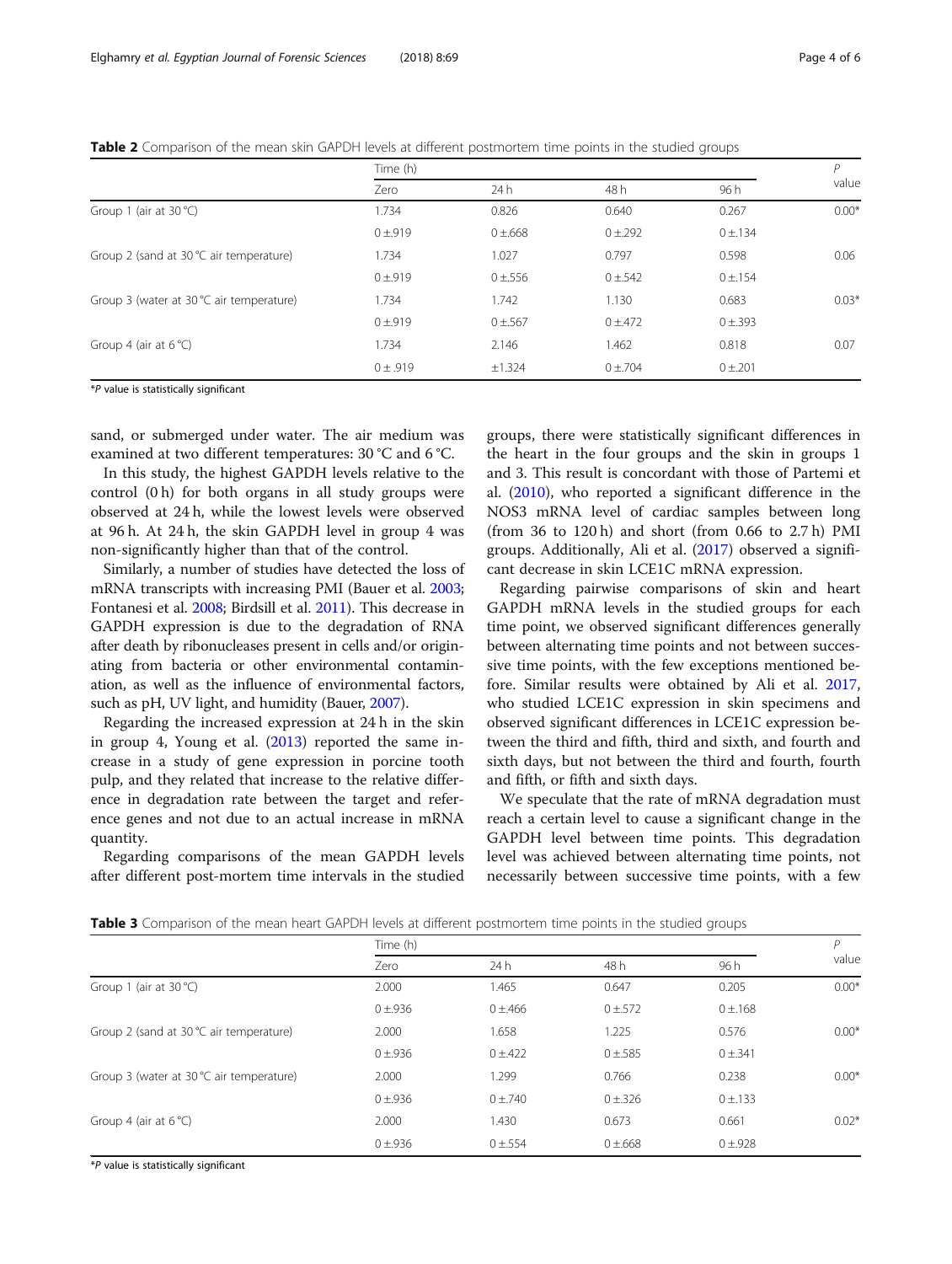<span id="page-4-0"></span>Table 4 Pairwise comparisons for each time point of the skin GAPDH level in groups 1 and 3

| Time periods |      | Group 1<br>(air at $30^{\circ}$ C) | Group 3<br>(air at $6^{\circ}$ C) |  |
|--------------|------|------------------------------------|-----------------------------------|--|
| Zero         | 24h  | 0.10                               | 0.87                              |  |
| zero         | 48 h | $0.01*$                            | 0.26                              |  |
| zero         | 96 h | $0.00*$                            | $0.03*$                           |  |
| 24h          | 48 h | 0.74                               | 0.10                              |  |
| 24h          | 96 h | 0.19                               | $0.01*$                           |  |
| 48 h         | 96 h | $0.02*$                            | 0.15                              |  |

\*P value is statistically significant

exceptions due to the different rates of tissue degradation in response to different environments.

Regarding the correlations between the GAPDH level and the time points in the studied groups, there were significant negative correlations for the heart in the four groups and the skin in groups 3 and 4. The heart results are in accordance with those reported by Inoue et al. [2002](#page-5-0), who assessed the GAPDH mRNA levels in dead rat organs for 7 days post-mortem at 20 °C and found that the Ct values for GAPDH mRNA in the heart increased linearly with increasing PMI. Additionally, Liu et al. [\(2011\)](#page-5-0) reported that changes in the Ct values of heart β-actin mRNA in rats showed a good linear relationship with the PMI at a temperature of 20 °C.

In contrast, Sampaio-Silva et al. [\(2013](#page-5-0)) reported no significant correlations between the analyzed transcripts in the heart samples and the PMI, and Partemi et al. ([2010\)](#page-5-0) studied the post-mortem expression of five genes in human cardiac tissues and concluded that mRNA levels are independent of the PMI. Additionally, Deng et al. [2013](#page-5-0) reported that the ΔCt values of heart HIF-1-α and β-actin mRNAs in tissues kept at 4 °C showed no correlation with the PMI.

Concerning the skin results, Song et al. [\(2012\)](#page-5-0) observed a significant correlation between the elapsed time and the quantity of mRNA transcripts in skin samples from modified radical mastectomy specimens. Additionally, Pan et al. ([2014\)](#page-5-0) observed a good linear relationship between the PMI and β-actin and GAPDH mRNA levels in rat skin at

Table 5 Pairwise comparisons for each time point of the heart GAPDH level in the four studied groups

| Time periods |      | Group 1<br>(air at 30 °C) | Group 2<br>(sand) | Group 3<br>(water) | Group 4<br>(air at $6^{\circ}$ C) |
|--------------|------|---------------------------|-------------------|--------------------|-----------------------------------|
| Zero         | 24 h | 0.42                      | 0.20              | 0.26               | 0.26                              |
| Zero         | 48 h | 0.15                      | $0.03*$           | $0.02*$            | $0.05*$                           |
| Zero         | 96 h | $0.01*$                   | $0.00*$           | $0.02*$            | $0.00*$                           |
| 24h          | 48 h | 0.20                      | 0.20              | 0.07               | $0.02*$                           |
| 24h          | 96 h | $0.00*$                   | $0.00*$           | $0.05*$            | $0.00*$                           |
| 48 h         | 96 h | $0.03*$                   | $0.03*$           | 0.74               | 0.15                              |
|              |      |                           |                   |                    |                                   |

\*P value is statistically significant

|                                  |             |             | Time (h)  |
|----------------------------------|-------------|-------------|-----------|
| Group 1 (air at $30^{\circ}$ C)  | Skin        | $r_{\rm s}$ | $-0.42$   |
|                                  |             | $P$ value   | 0.08      |
|                                  | Heart       | $r_{\rm s}$ | $-0.77$   |
|                                  |             | P value     | $< 0.00*$ |
| Group 2 (sand at $30^{\circ}$ C  | <b>Skin</b> | $r_{\rm s}$ | $-0.25$   |
| air temperature)                 |             | $P$ value   | 0.30      |
|                                  | Heart       | $r_{\rm s}$ | $-0.74$   |
|                                  |             | $P$ value   | $< 0.00*$ |
| Group 3 (water at $30^{\circ}$ C | Skin        | $r_{\rm s}$ | $-0.66$   |
| air temperature)                 |             | $P$ value   | $0.00*$   |
|                                  | Heart       | $r_{\rm s}$ | $-0.74$   |
|                                  |             | $P$ value   | $< 0.00*$ |
| Group 4 (air at $6^{\circ}$ C)   | Skin        | $r_{\rm s}$ | $-0.56$   |
|                                  |             | $P$ value   | $0.01*$   |
|                                  | Heart       | $r_{\rm s}$ | $-0.48$   |

Table 6 Spearman's correlation analysis between the time intervals and the skin and heart GAPDH levels in the different groups

\*P value is statistically significant

4 °C; however, contrary to our results, they observed a good linear relationship between the PMI and the β-actin and GAPDH mRNA levels in rat skin at 15 °C, and observed an S curve-type relationship between the levels of the two markers and the PMI at 35 °C.

 $P$  value  $0.04*$ 

Unfortunately, no previously reported studies have examined the correlation between heart or skin mRNA levels and the PMI in bodies buried in sand or submerged under water. Elghamry et al. ([2017](#page-5-0)) studied the expression of GAPDH mRNA under such conditions but in brain tissues and reported a significant correlation with the PMI. The different results for the different tissues can be related to the fact that the integrity of RNA differs among different tissues and organs post-mortem (Sampaio-Silva et al. [2013](#page-5-0)).

# Conclusion

This research suggests that the skin and heart GAPDH mRNA levels could be valuable tools for PMI estimation under several environmental conditions, potentially providing an additional method to current approaches of PMI estimation. However, this method should be further evaluated in future studies including human tissues and exploring the influence of various factors (e.g., age, sex, and cause of death).

# Abbreviations

C: Celsius; Ct: Cycle threshold; DNA: Deoxyribonucleic acid; GAPDH: Glyceraldehyde 3-phosphate dehydrogenase; IL-1β: interleukin 1β; LCE1C: Late cornified envelope gene 1C; mRNA: Messenger ribonucleic acid;